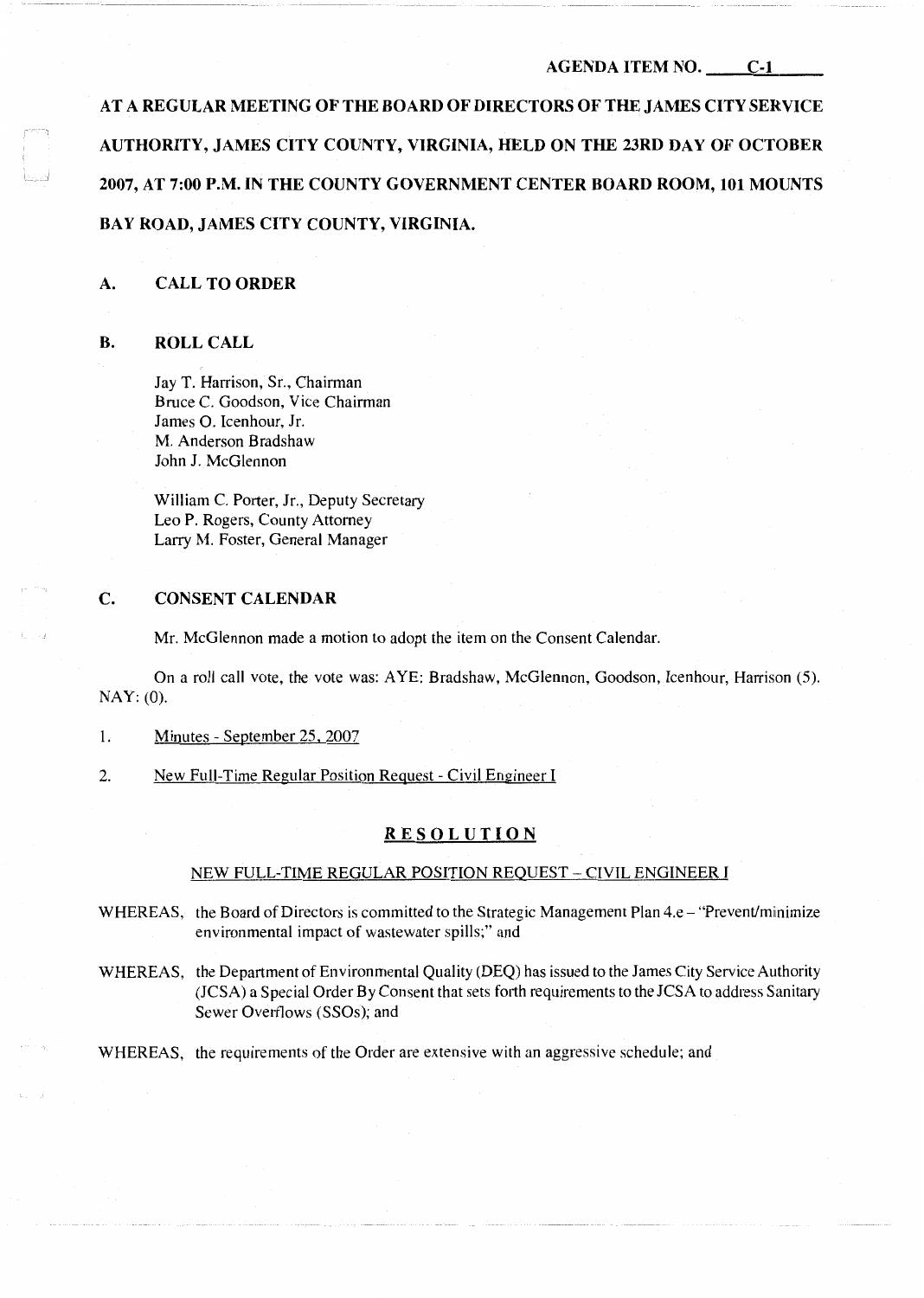- WHEREAS, the JCSA has determined that to complete the requirements of the Special Order of Consent, a full-time Civil Engineer I is needed to assist the Chief Wastewater Engineer; and
- WHEREAS, funds are available in the JCSA Operating Budget to pay for the position for the remainder of FY 2008.
- NOW, THEREFORE, BE IT RESOLVED that the Board of Directors of the James City Service Authority, James City County, Virginia, hereby establishes a full-time Civil Engineer I, effective January l, 2008.

### **D. BOARD CONSIDERATION**

1. Change to the Regulations Governing Utility Service - Annual Grinder Pump Maintenance Agreement Charge

Mr. Foster stated that including maintenance of grinder pump cans as part of the maintenance program would cost approximately \$60 per year. He stated that staff has looked costs versus maintenance fees. To cover the costs of providing the service will require an additional fee of \$30 annually. He explained that this addition would bring fees up to \$300 per year. Mr. Foster further stated the resolution for consideration would establish the January 22, 2008, meeting as a Public Hearing to consider the proposed fee increase. The code Of Virginia requires a sixty day public notice prior to the Board conducting a public hearing on the increased fee.

Mr. McGlennon asked for confirmation that though the Public Hearing would be advertising a fee of \$300, this does not mean the fee must be set at this amount.

Mr. Foster stated that with the advertisement for a \$300 fee increase can be set below but not above the advertised amount.

Mr. Icenhour asked if there was an option for having a lesser coverage.

Mr. Foster stated that this has been considered but that he anticipated that this would be an administrative challenge.

On a roll call vote, the vote was: AYE: Bradshaw, McGlennon, Goodson, Icenhour, Harrison (5). NAY: (0).

### **RESOLUTION**

#### CHANGE TO THE REGULATIONS GOVERNING UTILITY SERVICE-

## ANNUAL GRINDER PUMP MAINTENANCE AGREEMENT CHARGE

WHEREAS, the Board of Directors of the James City Service Authority desires to set a public hearing for a proposed change to the Annual Grinder Pump Maintenance Agreement fee included in the Regulations Governing Utility Service.

NOW, THEREFORE, BE IT RESOLVED that the Board of Directors of the James City Service Authority, James City County, Virginia, will hold a Public Hearing on January 22, 2008, and request staff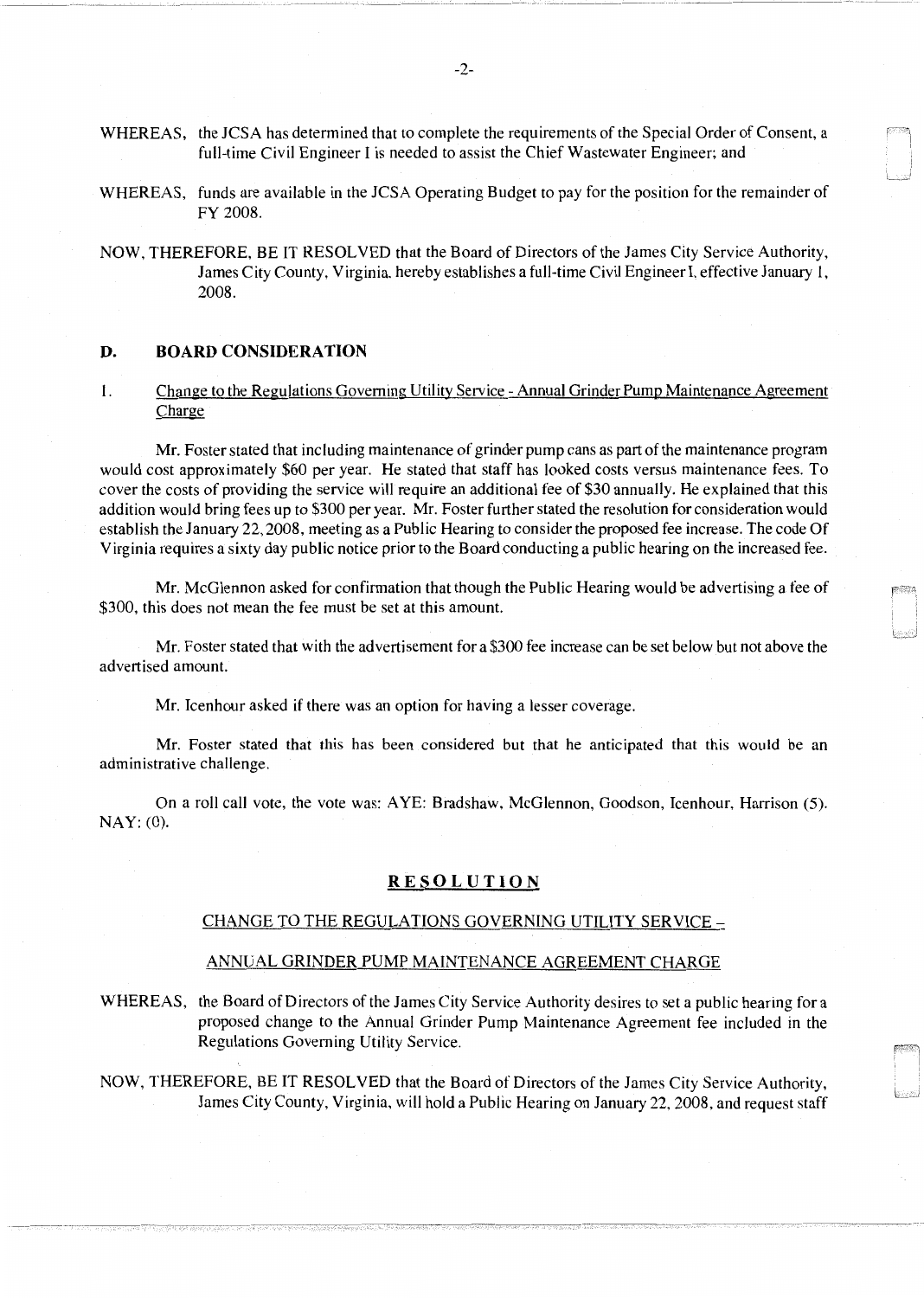to review Section 32, General Rate Policy and Rate Schedule, Regulations Governing Utility Service, and make changes to the charge that is summarized below, which will become effective February l, 2008, if adopted.

Annual Grinder Pump Maintenance Agreement Charge:

Old Charge \$210 New Charge \$300

BE IT FURTHER RESOLVED, that the proposed amendment be made part of this resolution.

# **E. BOARD REQUESTS AND DIRECTIVES**

Mr. McGlennon asked about the Hampton Roads Sanitation District (HRSD) billing system and what has been done to address this matter above and beyond standard procedures.

Mr. Foster stated the HRSD has brought in private programmers as well as additional resources working with James City Service Authority (JCSA) staff daily for necessary changes...

Mr. McGlennon asked how the lost revenue is realized in the short term.

Mr. Foster stated cost was a minor issue considering the inconvenience to customers. He stated the bills would be in the normal amounts, but they would be mailed later than the typical schedule.

Mr. McGlennon stated he felt this was an issue without a resolution.

Mr. Foster stated he agreed.

Mr. Goodson asked if there was a system where staff could anticipate how much bills would be for a particular property.

Mr. Foster stated this was done manually, but it was a massive effort for the entire system.

Mr. Goodson asked if there would be a bi-monthly billing when the new bills come out.

Mr. Foster stated he expected a six-week billing sequence until the system is back on schedule once bills were distributed.

Mr. Harrison asked if the backup plan from the last meeting was *no* longer viable.

Mr. Foster stated he would like to have a permanent solution. He stated he made a decision to make the billing system on the HRUBS system work.

Mr. Harrison asked how much we had to pay for the system.

Mr. Foster stated HRSD covers most of the cost.

Mr. Goodson recommended a target date to utilize another option for sending out the bills.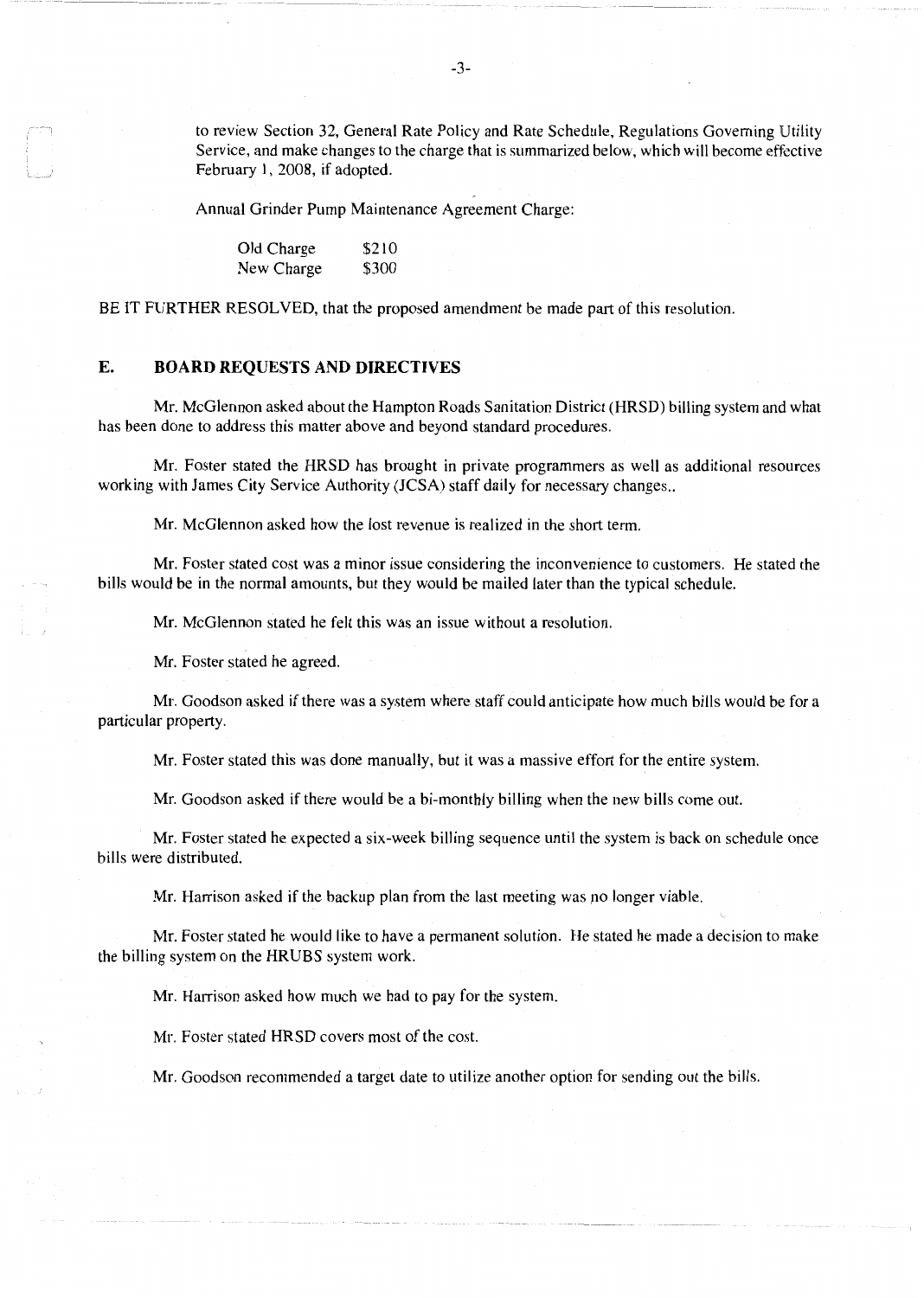Mr. McGlennon asked about voluntary water conservation and asked about the demand for water.

Mr. Foster stated the JCSA facilities can meet the demand, which had only reduced slightly in comparison with the middle of summer. He said this is attributed to the relatively hot weather and seasonal reseeding of lawns. He said staff continues to support, recommend, and encourage water conservation year round, but JCSA has not reached trigger thresholds for going into any type of water conservation as defined in the Drought Management Plan and staff is not recommending that action at this point. He said staff has been in contact with Newport News and unless there was rainfall, that waterworks system would consider going into voluntary water conservation on November l, 2007. He stated that if Newport News Water Works activates a water conservation effort, the County may need to be consistent with this effort since Newport News Water Works serves the Roberts District.

Mr. Rogers explained that there needed to be a provision to the closed session motion to discuss a public contract, not an award of public contract. He explained that the motion would be under Section 2.2-  $3711(A)(6)$  of the Code of Virginia.

Mr. Bradshaw made a motion to go into Closed Session.

On a roll call vote, the vote was: AYE: Bradshaw, McGlennon, Goodson, Icenhour, Harrison (5). NAY: (0).

At 9:45 p.m., Mr. Harrison convened the Board into Closed Session.

At 9:50 p.m., Mr. Harrison reconvened the Board.

Mr. Bradshaw made a motion to adopt the Closed Session resolution.

On a roll call vote, the vote was: AYE: Bradshaw, McGlennon, Goodson, Icenhour, Harrison (5). NAY: (0).

### **RESOLUTION**

#### CERTIFICATION OF CLOSED MEETING

- WHEREAS, the Board of Directors of the James City Service Authority, James City County, Virginia, (Board) has convened a closed meeting on this date pursuant to an affirmative recorded vote and in accordance with the provisions of the Virginia Freedom of Information Act; and
- WHEREAS, Section 2.2-3711 of the Code of Virginia requires a certification by the Board that such closed meeting was conducted in conformity with Virginia law.
- NOW, THEREFORE, BE IT RESOLVED that the Board of Directors of the James City Service Authority, James City County, Virginia, hereby certifies that, to the best of each member's knowledge: i) only public business matters lawfully exempted from open meeting requirements by Virginia law were discussed in the closed meeting to which this certification resolution applies; and ii) only such public business matters were heard, discussed, or considered by the Board as were identified in the motion, Section 2.2-3711 $(A)(6)$ , to consider the investment of public funds for water supply.